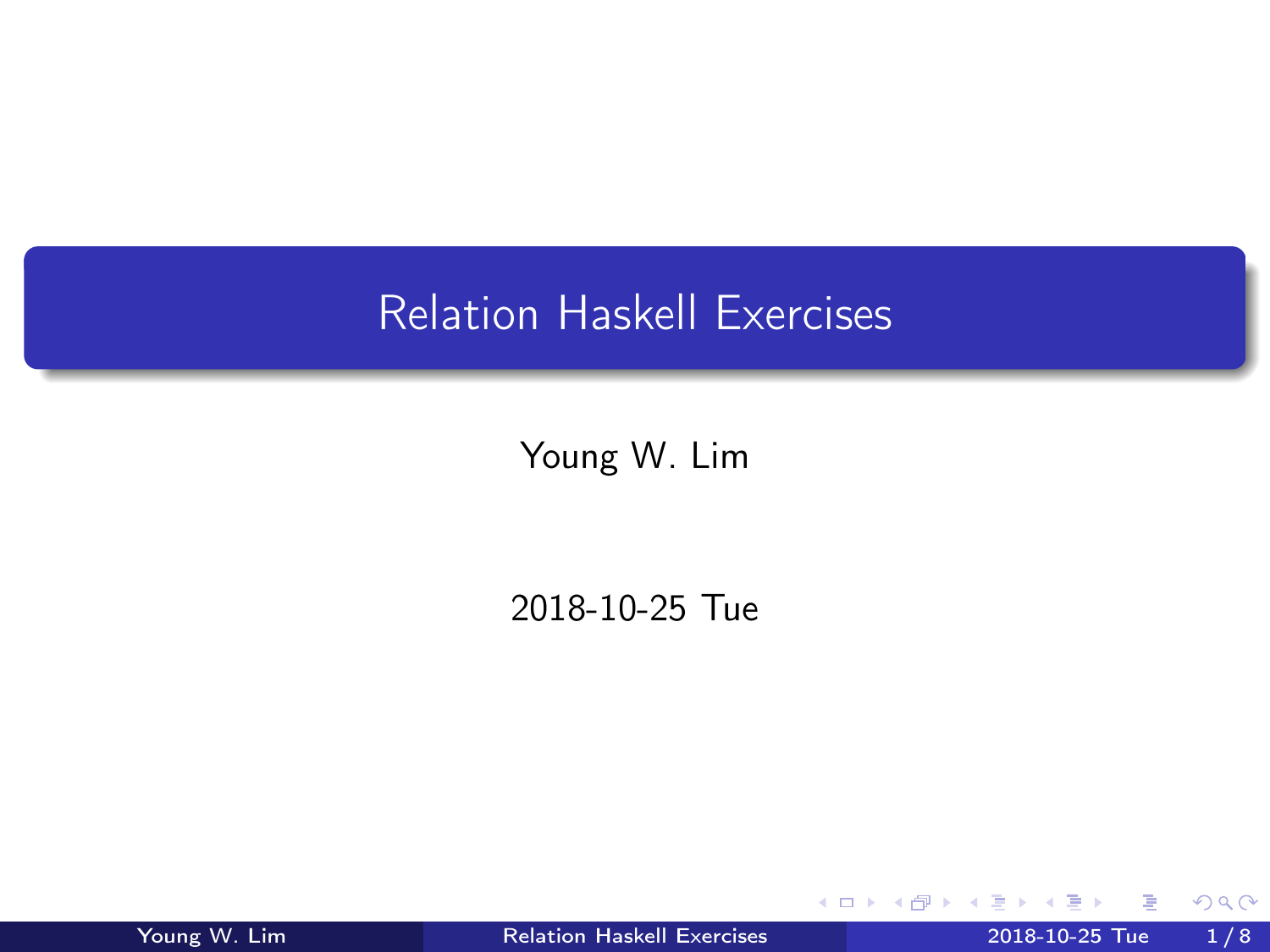



[Using REL.hs](#page-3-0)

Young W. Lim [Relation Haskell Exercises](#page-0-0) 2018-10-25 Tue 2 / 8

B

**K ロ ト K 伊 ト K** 

∍  $\mathbf{b}$ a. ъ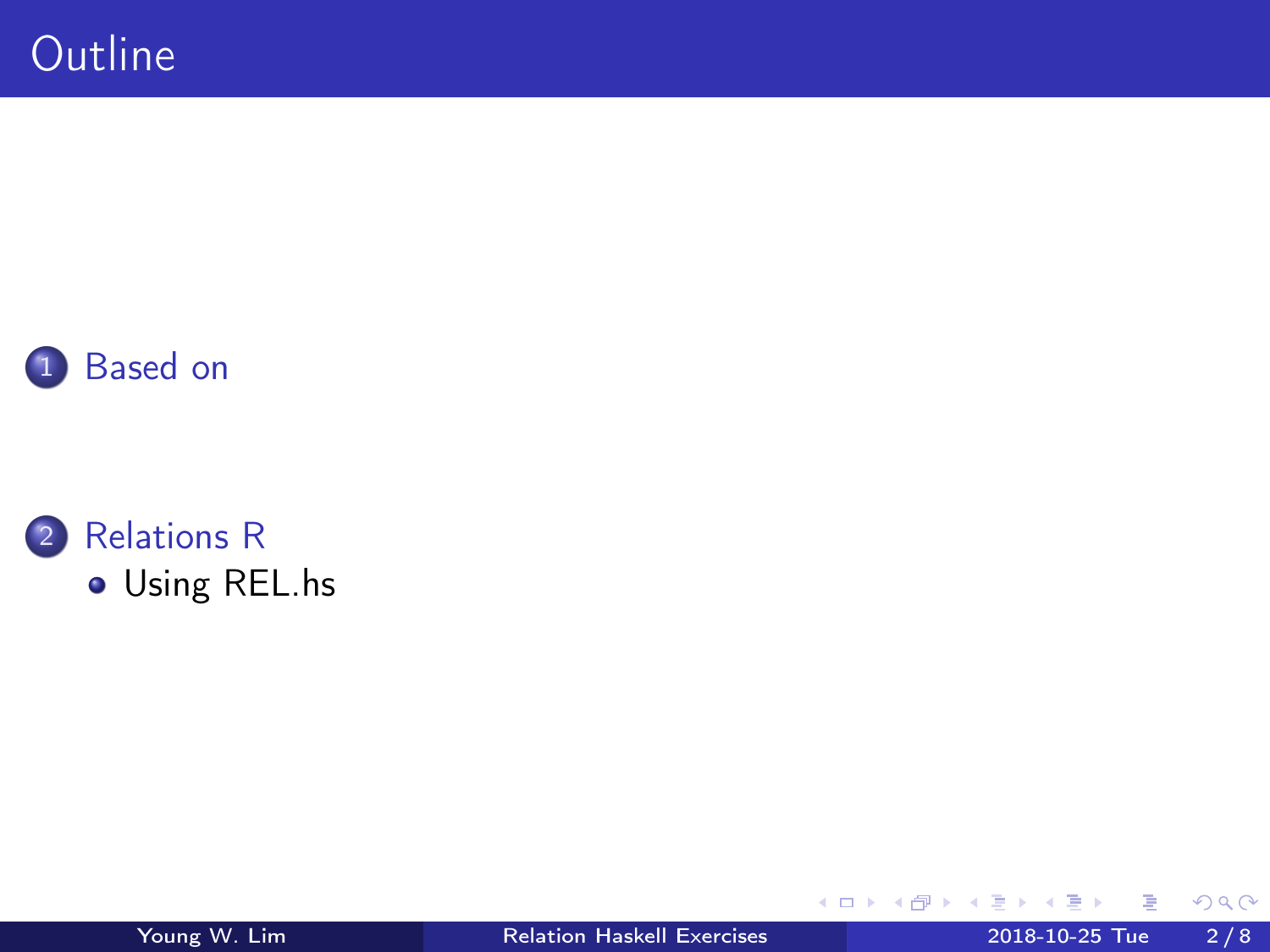## <span id="page-2-0"></span>"The Haskell Road to Logic, Maths, and Programming", K. Doets and J. V. Eijck

I, the copyright holder of this work, hereby publish it under the following licenses: GNU head Permission is granted to copy, distribute and/or modify this document under the terms of the GNU Free Documentation License, Version 1.2 or any later version published by the Free Software Foundation; with no Invariant Sections, no Front-Cover Texts, and no Back-Cover Texts. A copy of the license is included in the section entitled GNU Free Documentation License.

CC BY SA This file is licensed under the Creative Commons Attribution ShareAlike 3.0 Unported License. In short: you are free to share and make derivative works of the file under the conditions that you appropriately attribute it, and that you distribute it only under a license compatible with this one.

( □ ) ( <sub>□</sub> ) (

 $\Omega$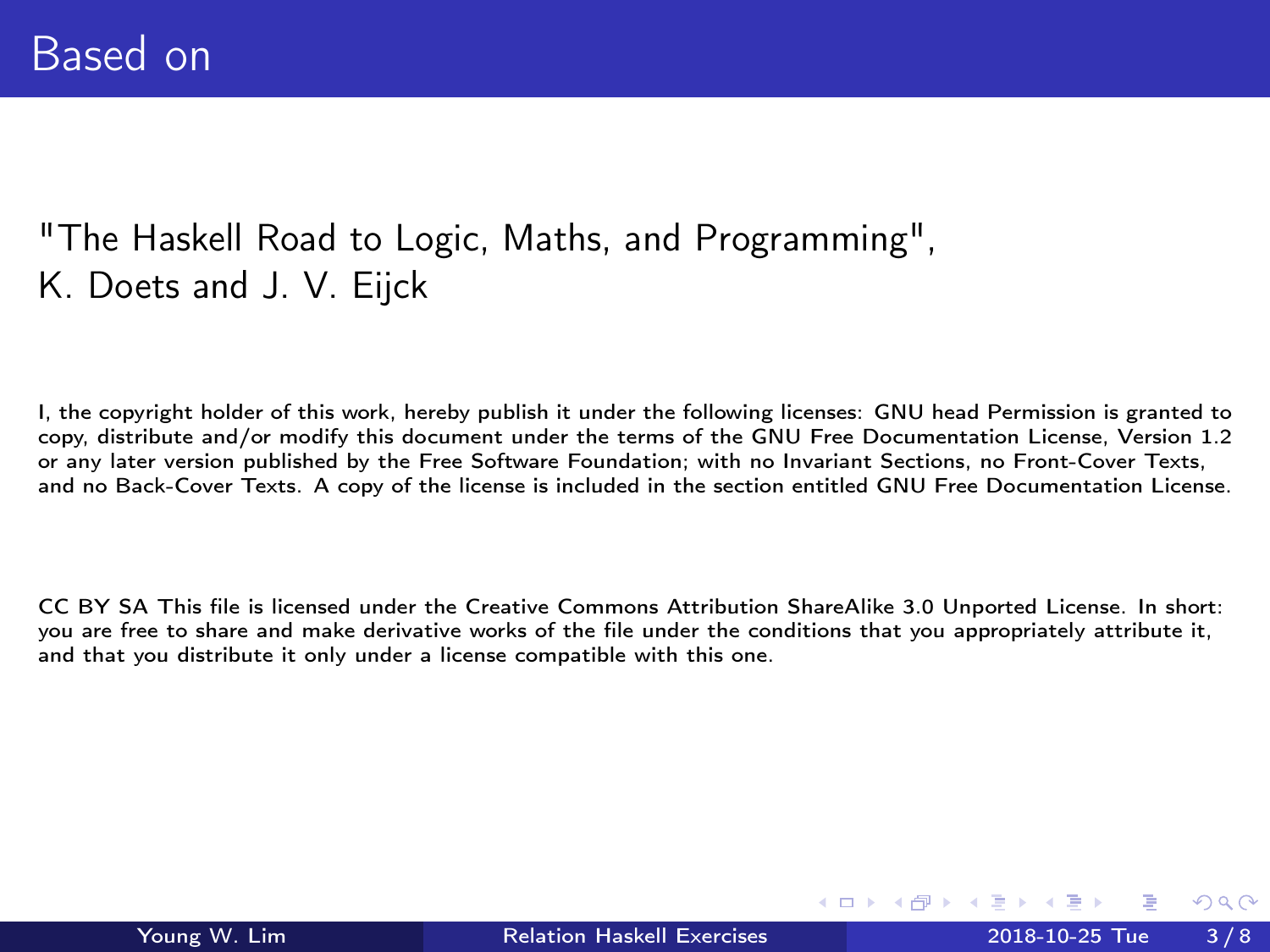<span id="page-3-0"></span>module REL

where

:load REL

import List import SetOrd

重

 $299$ 

イロト イ部 トメ ヨ トメ ヨト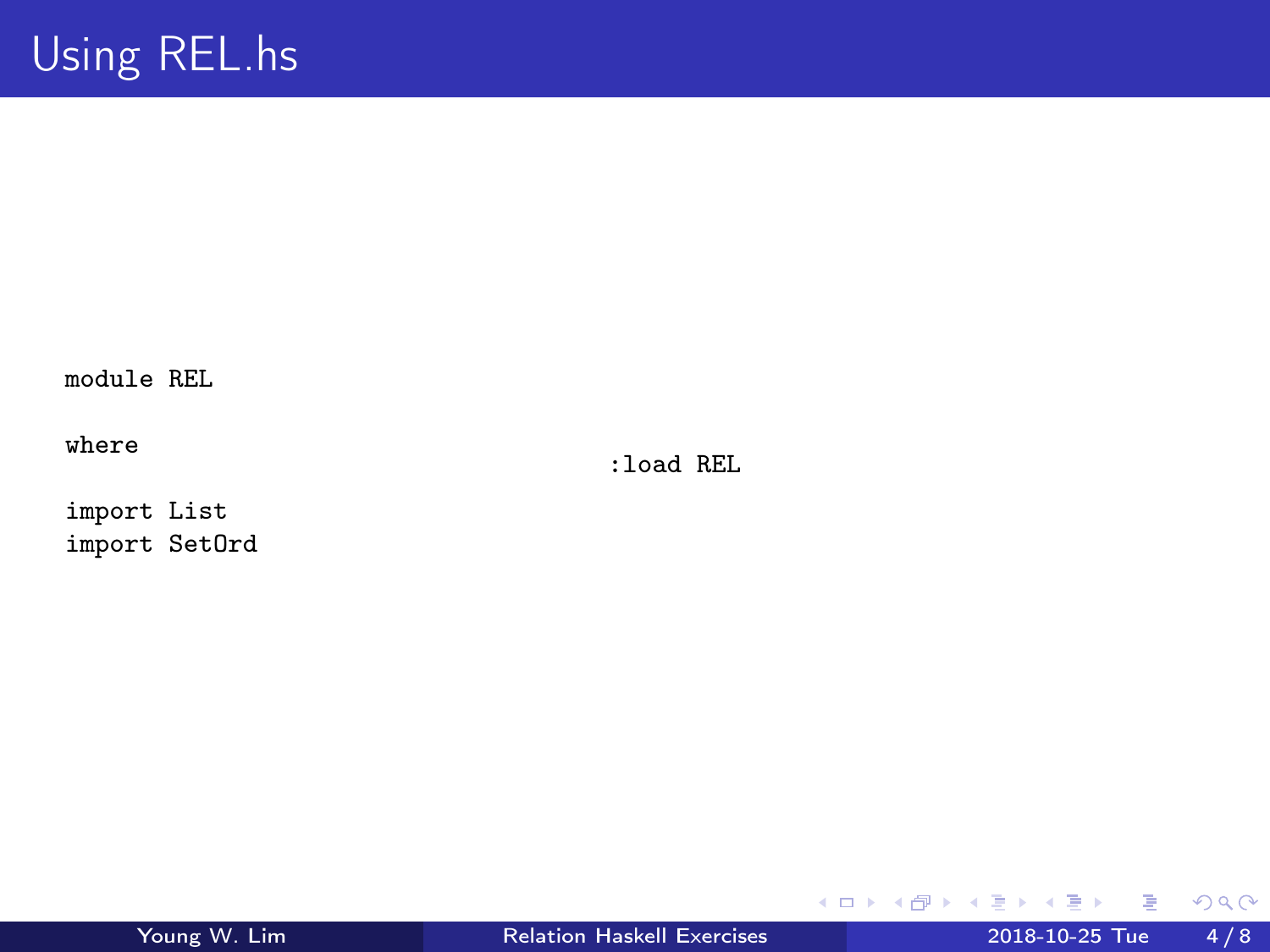```
Prelude> :load REL
[1 of 2] Compiling SetOrd ( SetOrd.hs, interpreted )<br>[2 of 2] Compiling REL ( REL.hs, interpreted )
                                         (REL.hs, interpreted)
Ok, modules loaded: REL, SetOrd.
*REL> r
\{(0,2),(0,3),(1,0),(1,3),(2,0),(2,3)\}*REL> r2\{(0,0),(0,3),(1,2),(1,3),(2,2),(2,3)\}\*REL> r3\{(0,2),(0,3),(1,0),(1,3),(2,0),(2,3)\}*REL> r4\{(0,0),(0,3),(1,2),(1,3),(2,2),(2,3)\}*REL>
```
イロト イ押 トイヨ トイヨ

 $QQ$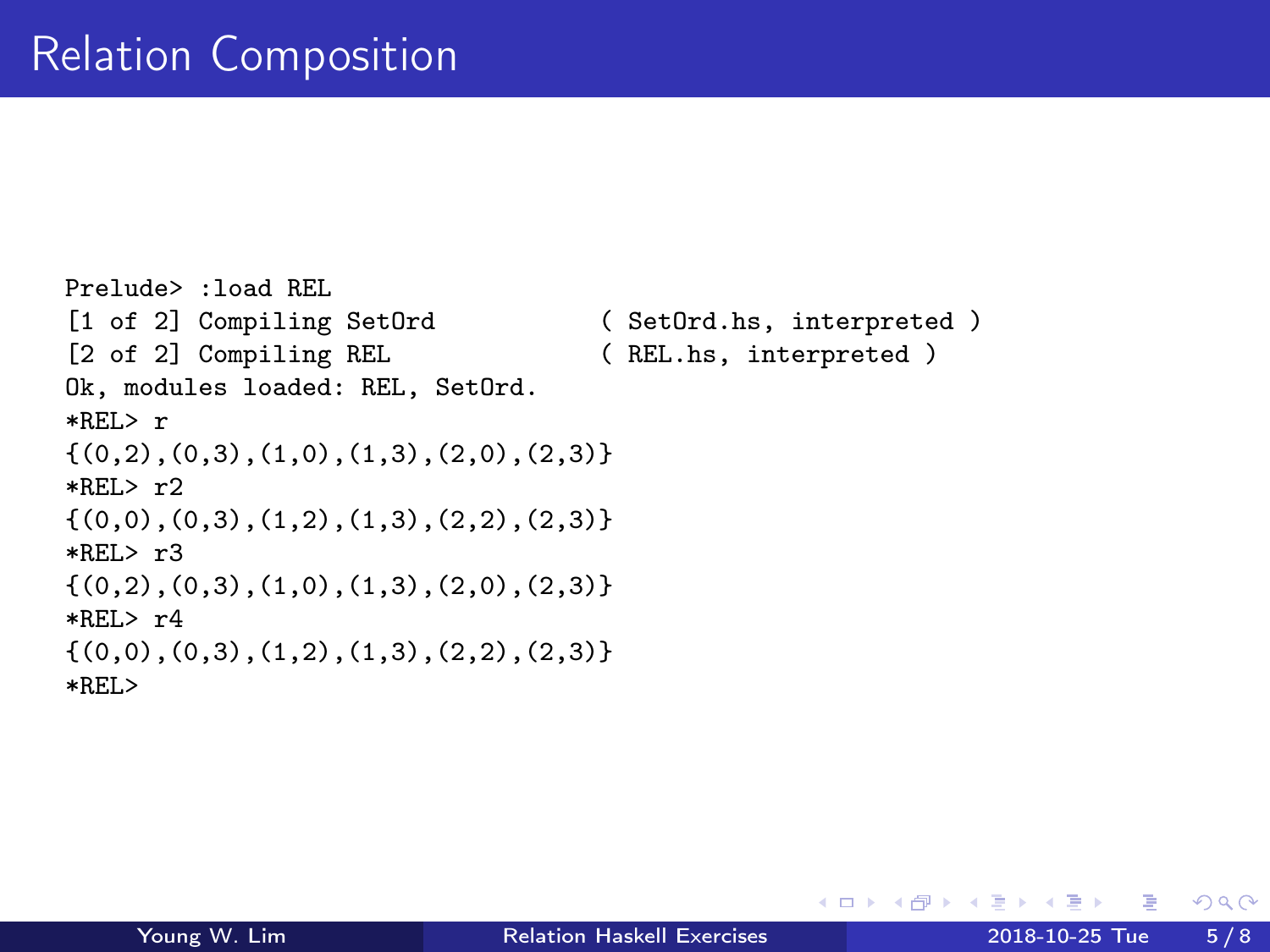```
divisors :: Integer -> [{Integer, Integer}]
divisors n = [ (d, quct n d) | d \leftarrow [1..k], rem n d == 0]
  where k = floor (sqrt (fromInteger n))
```
**母 ト ィヨ ト ィヨ** 

4 D F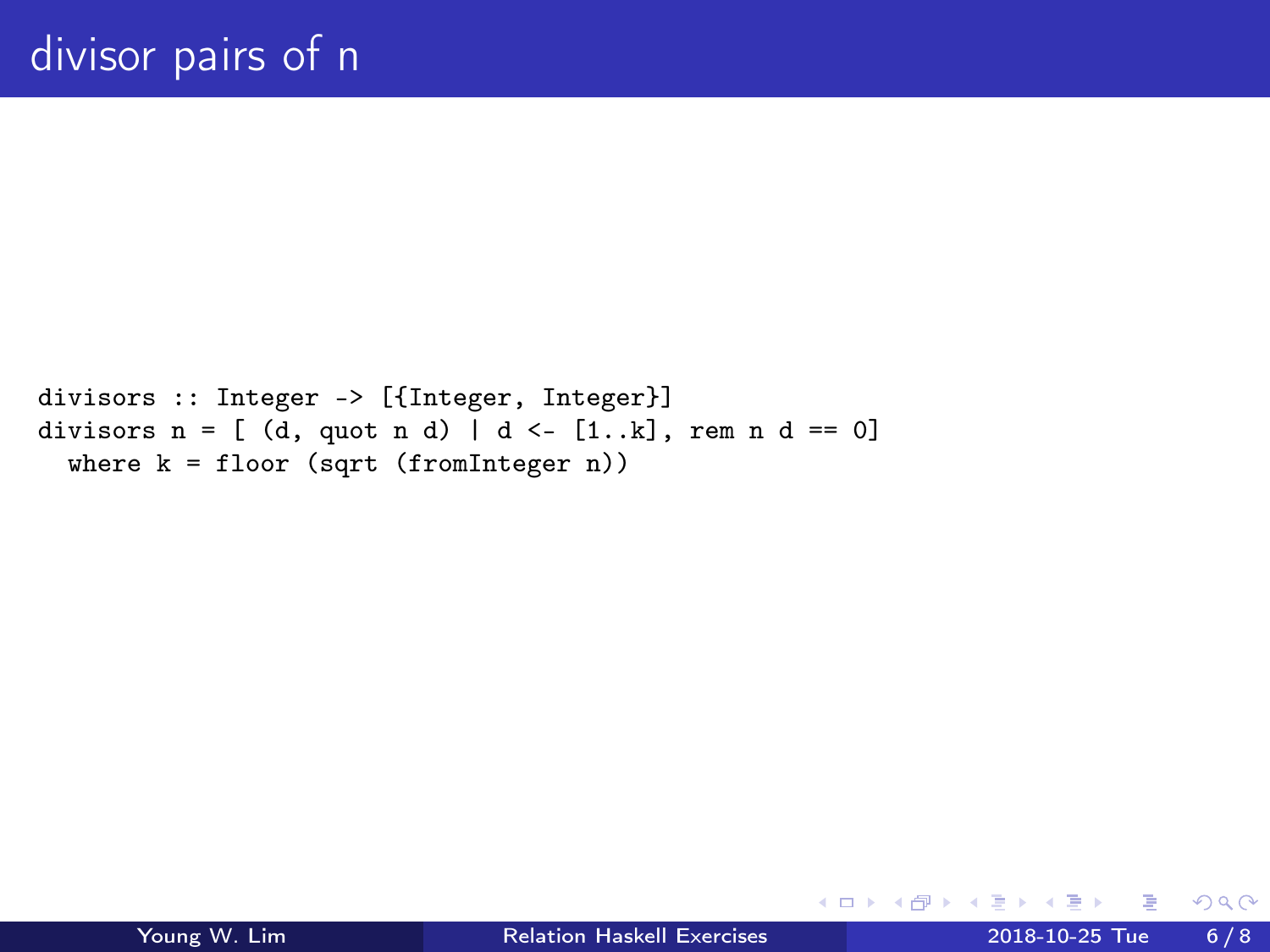```
prime''= Integer -> Bool
prime'' = \n\lambda -> divisors n == [(1,n)]
```
 $\Omega$ 

メロト メタト メミト メミト